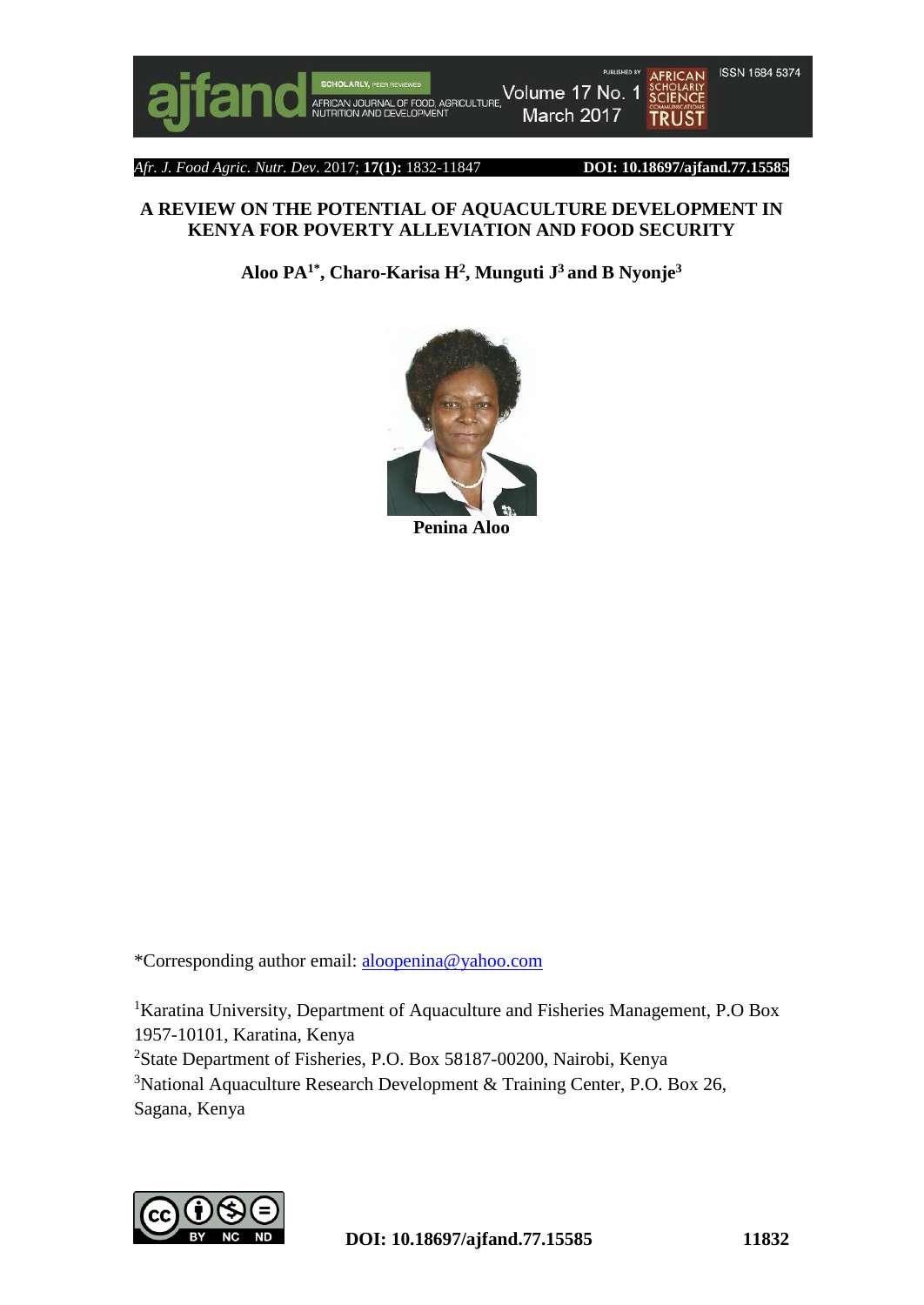



TRUST

**ABSTRACT**

On the global scene, aquaculture accounts for about 50% of total fish production amounting to about 80 million metric tonnes. It is estimated that another 40 million metric tonnes of aquatic food will be required by the year 2030. Today, fish farming represents the fastest growing sector of food production. Moreover, aquaculture has a major role to play in the achievement of the first three Sustainable Development Goals on poverty, hunger, food security and healthy lives of people from developing countries. This is significant especially in the developing countries where poverty and malnutrition are a reality. However, in sub-Saharan Africa, per capita fish production from aquaculture is still below world production levels. In Kenya, inland capture fisheries accounted for over 90% of the total national fish production while marine capture fisheries contributed about 5% in the last decade. Kenya has one of the fastest growing human populations in the world indicating that the demand for fish and fish products will continue to rise, increasing the gap between supply and demand. Currently, aquaculture only produces about 24,000 metric tonnes of fish annually compared to an annual average of 178,000 metric tonnes from natural fisheries. The dominant cultured species include: Nile tilapia (*Oreochromis niloticus)*, African catfish (*Clarias gariepinus),* rainbow trout (*Onchorhynchus mykis)* and common carp (*Cyprinus carpio).* Culture systems commonly used are static ponds and raceway systems. In addition, the country is endowed with numerous aquaculture resources ranging from favorable climatic conditions to vast water resources. In the year 2009, the Kenyan government took steps to enhance aquaculture production through an Economic Stimulus Programme. This has increased the contribution of aquaculture in Kenya to 11.0% of the total fish production. This paper discusses the growth and development of aquaculture in Kenya during the last 50 years and the impact of government support to the sub-sector. The paper also proposes strategies for ensuring that Kenya becomes one of the leading producers of fish from aquaculture in Africa.

**Key words:** Fish production, capture fisheries, culture systems, Economic Stimulus Programme, aquaculture

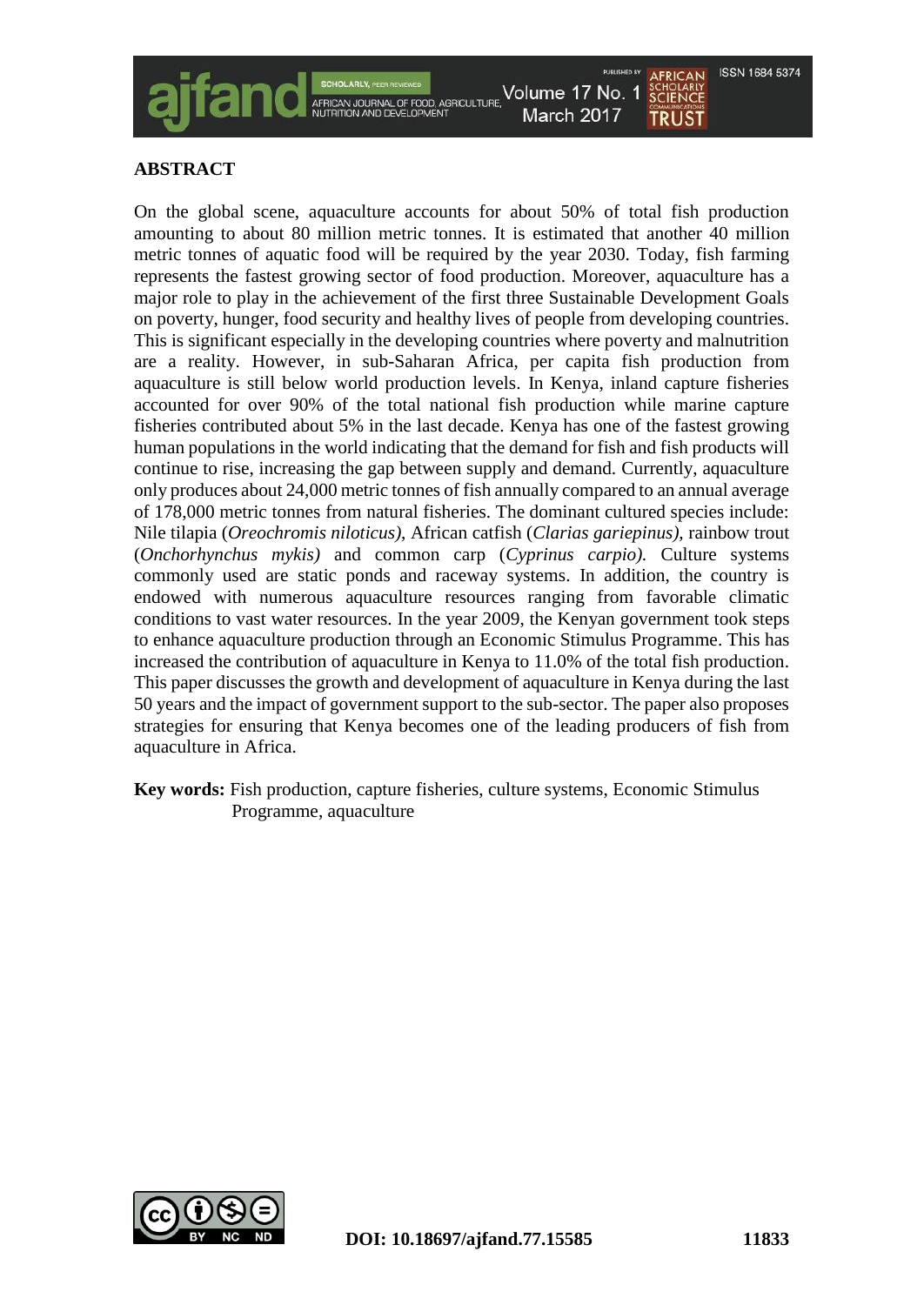TRUST

Volume 17 No. 1 March 2017

## **INTRODUCTION**

Globally, aquaculture is the fastest growing form of animal husbandry with 11% growth rate recorded over the last decade In 1973, developing countries produced 58% of the world's aquaculture products, but that share had grown to 89% by 1997 [1]. Sub-Saharan Africa is a minor contributor to global fisheries output especially from aquaculture. For example, in 1994, the continent contributed 3.6% of the world's capture fisheries and 0.13% of world aquaculture output [2]. For some years, aquaculture has been seen as a possible saviour for the overburdened capture fisheries sector, and an important new source of food fish for the poor [3]. Egypt is the leading producer of fish from aquaculture in Africa. Table 1 shows the world's top ten aquaculture fish producing countries [4].

-OOD, AGRICULTURE

Demand for fish has increased worldwide as populations have grown, incomes have increased and the nutritional benefits of fish have become better known. However, most wild fish stocks have been overexploited or have reached their maximum sustainable yield due to over-fishing [5]. In view of potential shortages, it is important to seek more efficient and cost effective ways of food production, especially in sub-Saharan Africa where hunger and poverty are a reality. By the year 2010, Africa's population was estimated to be over 1.2 billion, 19.4% of the estimated world population of about 6.2 billion [5]. Furthermore, nearly 60% of the above population is suffering from chronic under-nutrition. In many parts of the world, aquaculture has already been very successful in increasing the supply of fish and now provides nearly 30% of the fish consumed worldwide. Thus the scientific advancements in aquaculture have led many analysts to term it the *Blue Revolution*. However, the low contribution of aquaculture in Africa to the world's fish production is highlighted by the fact that within the inland waters of the continent there is a tremendous potential for farming of fish and other animals [6]. It is estimated that the Kenyan population requires about 300,000 metric tonnes of fish per year, based on the protein requirement of 9.5 kg per capita per year [7]. The current national fish production stands at 202,000 metric tonnes. This means that the total fish protein requirements are not met since the demand for fish is higher than the supply.

Although aquaculture is the fastest growing food production sector in the world [8], Kenya's aquaculture potential has largely been underexploited. Current production of fish from aquaculture in Kenya is estimated at around 24,000 metric tonnes, accounting for about 11 % of total fish production. The prevalent types of production systems include semi-intensive and extensive systems characterized by low inputs and low yields. Improvement in these systems and introduction of other more efficient highly productive systems is one of the challenges to be overcome by the sector [9].

#### **Nutritive Value of Fish**

Where its rich nutrient content is preserved, fish provides protective effects on a wide range of health issues including obesity, stroke, high blood pressure, coronary heart disease and malnutrition caused by high intake of energy combined with lack of balanced nutrition [10]. In poor countries where high levels of cereals are eaten, the challenge is shortage in both energy and other essential nutrients, resulting in illness [11]. Small fish eaten whole secures the intake of these minerals and, therefore, could be an important part of a healthy diet. Fish is an excellent source of high quality animal protein, highly

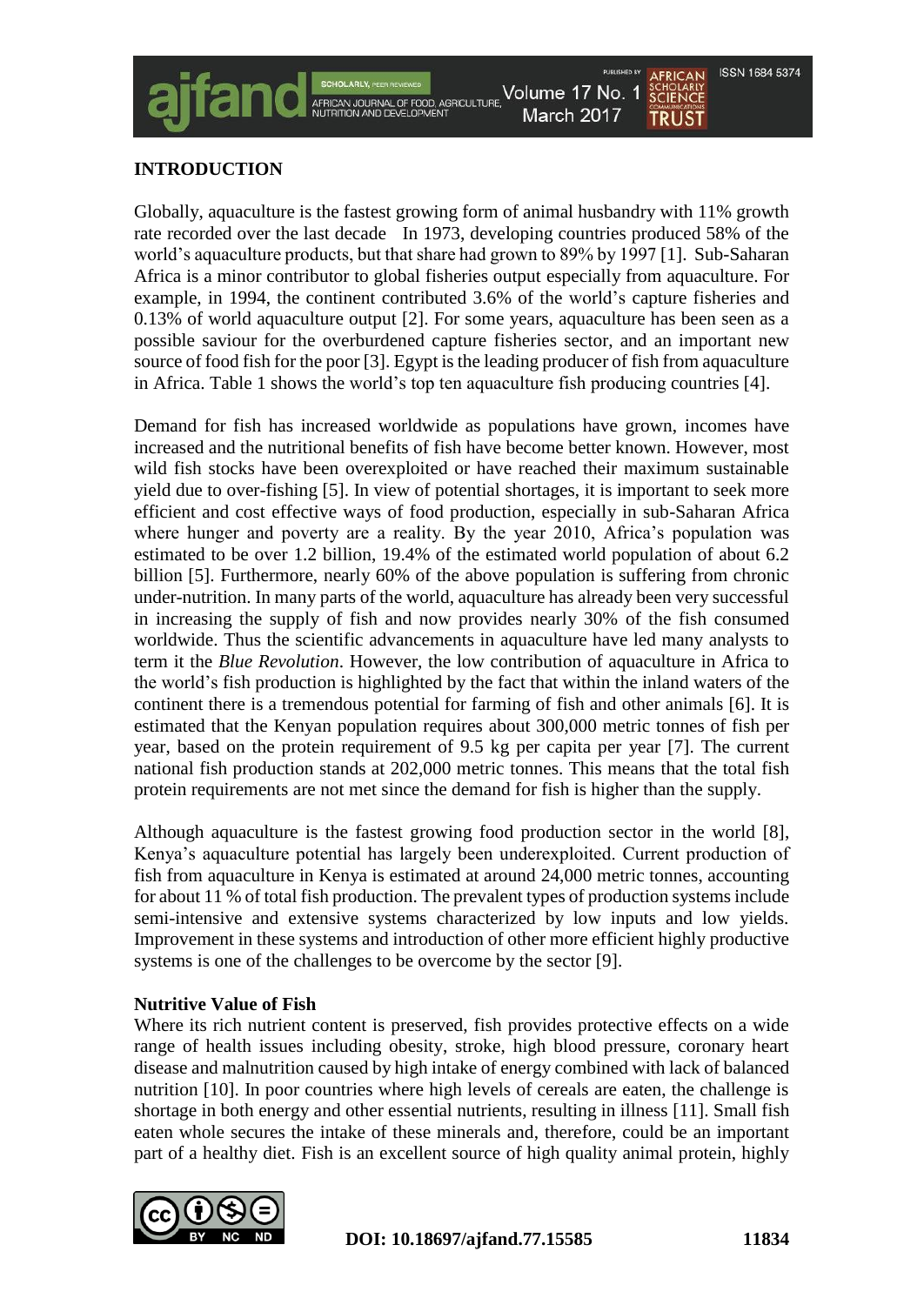ISSN 1684 5374 Volume 17 No. 1 SCHULARLI<br>SCIFNCF FOOD, AGRICULTURE March 2017 TRUST

digestible energy, a rich source of omega-3 polyunsaturated fatty acids (PUFAs) and vitamins [12]. Therefore, if there is a single food that could be used to address all of the different aspects of world malnutrition, it may be fish. Unfortunately, fish has so far been only marginally included in the international debate on food security and nutrition [13]. For example, in Kenya, fish is notably absent from strategies to reduce micronutrient deficiency, which is precisely where it could potentially have the largest impact. Consequently, promoting and increasing aquaculture productivity will not only contribute towards increased food security, but could possibly allow the country to produce a surplus for export [14].

#### **Historical Background**

Fish farming in Kenya dates back to as early as the 1900s when British colonialists stocked trout into rivers for sport fishing [15]. Static water pond culture was introduced in the early 1920s starting with different species of tilapias followed by common carp (*C. carpio*) and the African catfish (*C. gariepinus*). In 1948, the Sagana and Kiganjo fish culture farms were established by the colonial government for the production of seed for warm and cold-water fish species, respectively. The establishment of these stations sparked an interest in rural fish farming. The **eat more fish** campaigns by the Fisheries Department in the 1960s led to the rapid spread of rural pond fish farming to other parts of the country. It is estimated that Nyanza and Western provinces alone had over 30,000 fish ponds by the early 1970s [16]. Mariculture, which is the culture of marine organisms, was introduced in the country in 1980s with the establishment of the Ngomeni Prawn culture pilot project along the coastal region. Unfortunately, the number of fish ponds over the years did not translate into increased fish production due to low output from the ponds.

Fish culture did not make much progress and in many cases even declined resulting in the abandonment of fishponds by discouraged farmers. However, potential for development and expansion of aquaculture exists in western Kenya, southern and central Rift valley, central and eastern Kenya and the coastal region. These areas receive adequate rainfall and underground water sources and the soils have good water retention capacity. These areas have many rivers, streams, springs and dams, whose waters could be used for aquaculture development. Moreover, the climatic conditions in these areas are also conducive for fish growth throughout the year.

The shrimp culture pilot project at Ngomeni in the early 1980's demonstrated the economic viability of shrimp farming in the coastal zone. Trials have also been carried out on the culture of oysters, seaweeds and mangrove crabs with varying levels of success. Currently, the most commonly cultured freshwater fish species include *O. niloticus*, *C. gariepinus* and *C. carpio***.** By the year 2004, there were over 7,500 small scale fish farmers with 10,371 fish ponds covering a total area of 168 hectares. Many farmers still considered aquaculture to be a risky enterprise, producing low fish yields and a poor economic return on cash and labor investments. Likely reasons include lack of experience in fish breeding and the slow uptake of the technology needed for pond fish production by farmers.

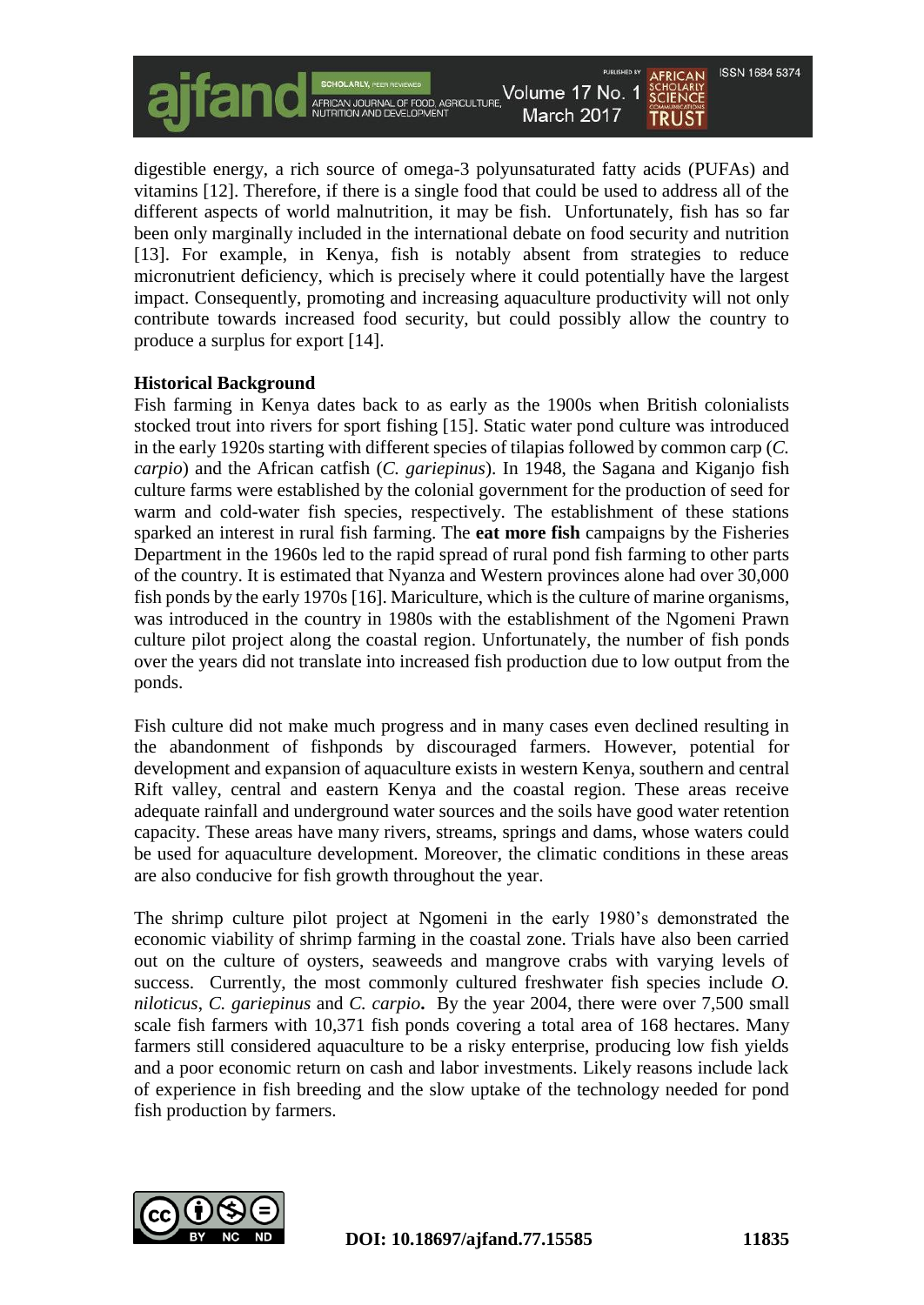

#### **Past Performance of Fish Farming in Kenya**

Aquaculture has in the past contributed minimally to fish production in Kenya. Figure 1 and Table 4 illustrate the stagnation of aquaculture fish production at around 1,000 metric tonnes in the 1990s through the mid-2000s. This production represented a contribution of less than 1% to the national fish production, which averaged around 160,000 metric tonnes. Although there was considerable increase in aquaculture fish production from the 1990s by about 50% compared to the preceding decades, this did not translate into a significant contribution to overall national fish production. Figures 1 and 2 show fish production from capture fisheries compared to aquaculture, respectively, between 1950 and 2007. The two figures show the obviously insignificant contribution of fish production from aquaculture during this period as exemplified by the minimal difference in the graphs. There was, however, a momentous rise in aquaculture fish production from 2007 as shown in Figure 1. This rise in production raised the contribution of aquaculture to national fish production to about 3% just before the Economic Stimulus Programme (ESP). The increase was occasioned by the entrance of a few commercial fish farmers. However, this drive faced a number of challenges including lack of sufficient sources of fish seed and commercial feeds.



**Figure 1: Kenya's Aquaculture Production between 1950 and 2007 [4]**

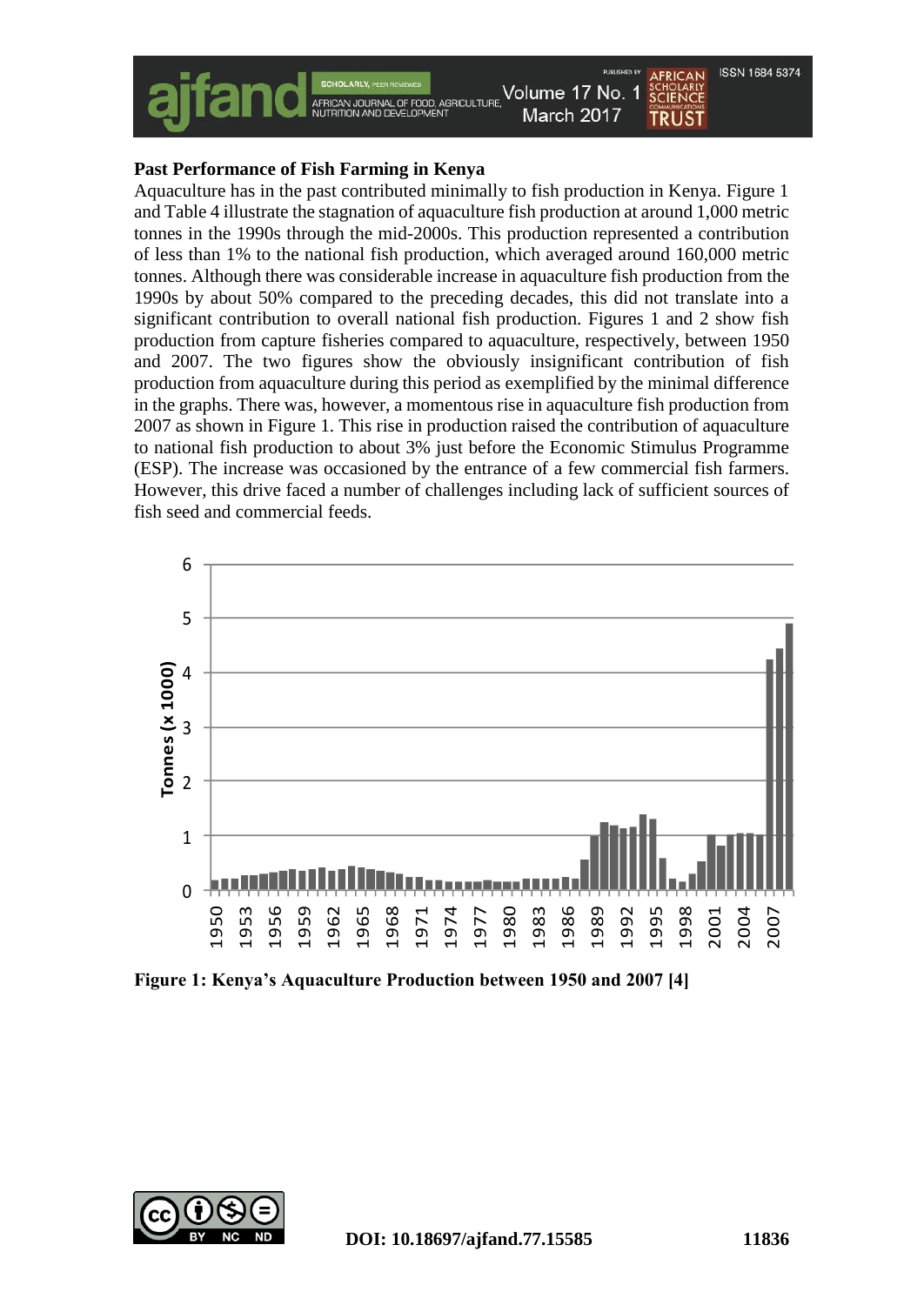

**Figure 2: Kenya's Capture Production between 1950 and 2007 [4]**

## **Aquaculture Management Practices**

Management and ownership of fish ponds is mainly by individual fish farmers while selfhelp groups are the ones who manage dams/reservoirs in the country. Fisheries extension staff occasionally assist farmers in the best pond and dam/reservoir management practices. The Government policy on shifting fish farming from subsistence to commercial enterprise demands increased extension services and reliable fish seed and feed production for the farmers. Figure 3 below shows the production trends in aquaculture from the year 2002-2011.

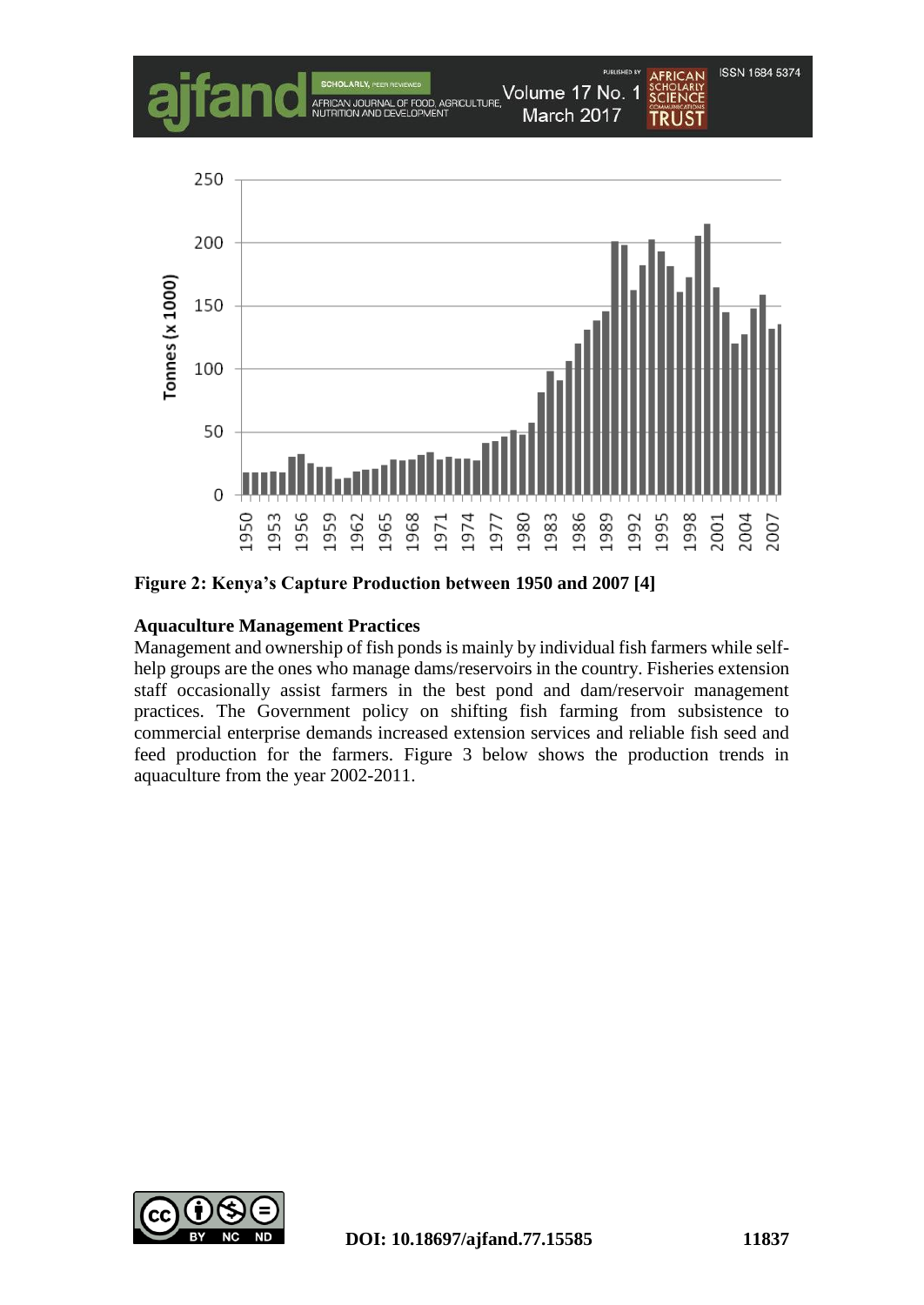

**Figure 3: Aquaculture fish production trend for the last ten years** Source: [17]

## **Current Status of Aquaculture in Kenya**

#### *Recent Government Intervention Strategies*

Among the recent government efforts to promote aquaculture was the formation of the Ministry of Livestock and Fisheries Development in 2002 and the later formation of a fully-fledged Ministry of Fisheries Development in 2008, when aquaculture received major attention. The government identified the fisheries sector as one of the key drivers for the achievement of the economic pillar of the Vision 2030, which is the national government' s blue print for development. These interventions led to the selection of the Ministry of Fisheries Development through the Economic Stimulus Programme to revamp the then ailing national economy at the grassroots level. During the first phase of the programme in fiscal year 2009/2010, Kenya shillings (Ksh.) 1.12 billion was allocated to construct 28,000 fish ponds in 140 constituencies across the country, as well as to provide input such as fish seed, feed and fertilizers to individual farmers organized in clusters at the village/constituency level. Encouraged by the pace of the first phase of the programme, the government allocated an additional Ksh. 2.86 billion for continuation

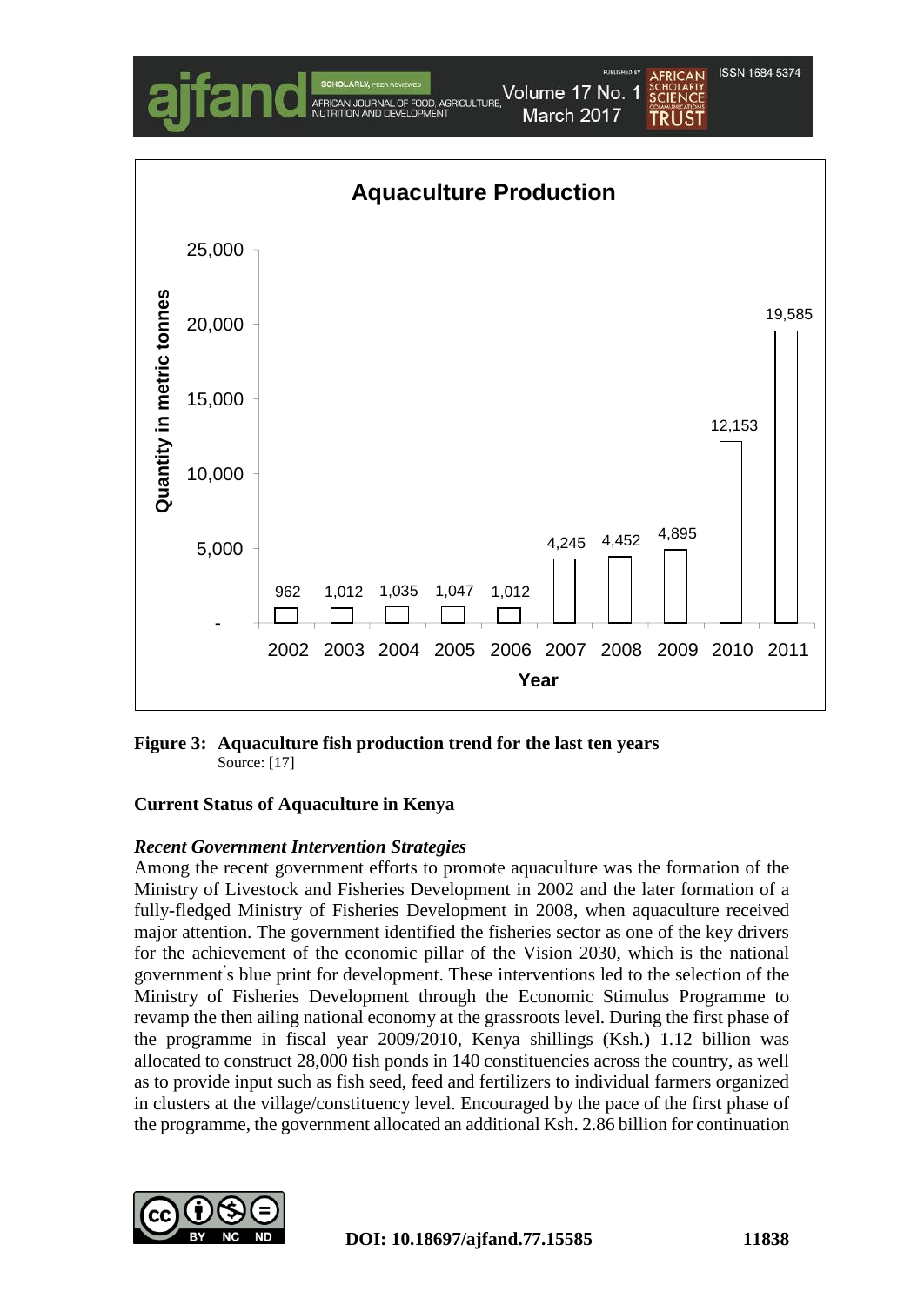

of the programme under the Economic Recovery Poverty Alleviation and Rural Development Programme (ERPARDP) during the fiscal year 2010/2011.

#### *Impacts of the Economic Stimulus Programme on Aquaculture*

Before the onset of the Economic Stimulus Programme, there were about 7,477 production units covering about 722 Ha and owned by about 7,500 fish producers. The majority of these were small scale subsistence farmers found mostly in the former Central and Western Kenya provinces and some parts of the Rift Valley and Coast provinces. By 2007, the mean yield from fish farming was approximately 5.84 metric tonnes/ha/year, while the annual fish production was 4,450 metric tonnes of various species; valued at Ksh. 917 million [17]. This accounted for about 3% of the total national fish production before the increase in aquaculture fish production from the Economic Stimulus Programme. The current total national aquaculture production encouraged by the Economic Stimulus Programme and other private farms is estimated at 24,000 metric tonnes valued at Ksh 2.6 billion and this is bound to increase in the next few years (Table 2).

The most commonly farmed fish species in Kenya are the Nile tilapia (*O. niloticus*), which comprises about 70% of farmed fish, followed by the African catfish (*C. gariepinus*), which contributes about 21% of aquaculture production (Plate 1). Other farmed species are black bass, Koi carp and gold fish, but their overall contribution is minimal (Table 3).



*Oreochromis niloticus Cyprinus carpio*







*Clarias gariepinus Onchorhynchus mykiss*

## **Plate 1: Commonly farmed fish species in Kenya**

The first phase of the Economic Stimulus Programme (ESP) made a noteworthy contribution bringing the total aquaculture production to over 12,000 metric tonnes in 2009, representing 7% of national fish production up from the previous 3% in 2007. The second phase from 2010-2011 was expected to raise the stake of aquaculture fish

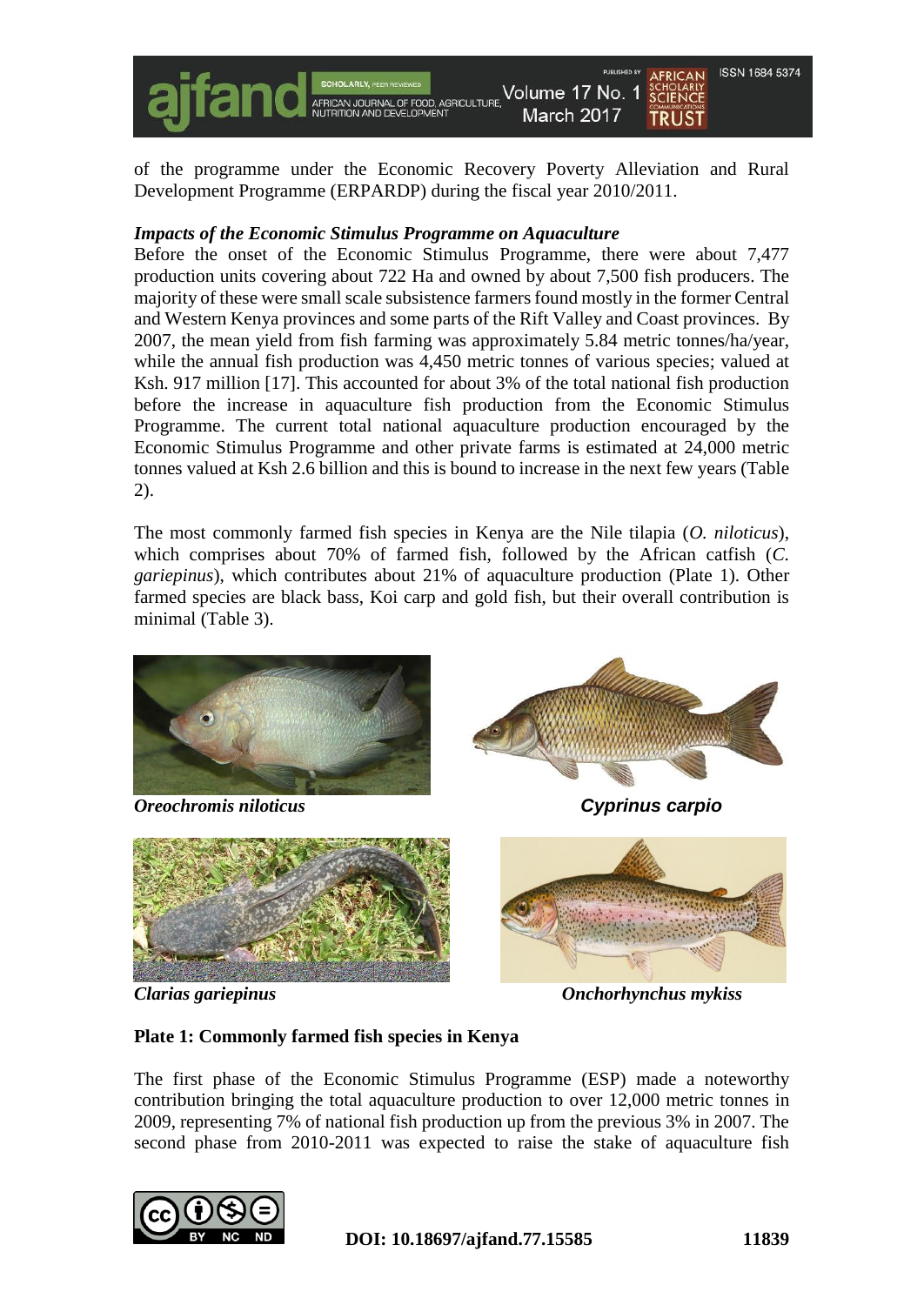**COD, AGRICULTURE** 

Volume 17 No. 1 March 2017 **TRUST** 

**ISSN 1684 5374** 

production to at least 10% of national fish production, based on conservative estimates of production of between 18,000 to 24,000 metric tonnes of fish from the aquaculture sector. This target has been met with the current production accounting for 11.0% of the total fish production [17]. The figures for fish production from aquaculture is expected to increase significantly in the coming years, considering the great interest the stimulus programme has generated among fish farmers (Plate 2)**.**



**Plate 2: Typical fish ponds**

# **Challenges Facing Aquaculture Development in Kenya**

Over the last ten years, fish production from aquaculture has increased from as low as 962 metric tonnes produced in the year 2002 to the present production of 24,000 metric tonnes. However, fish farming in Kenya is still facing a number of challenges. These include:

- a) Inadequate capacity;
- b) Weak linkages between research and extension;
- c) Shortage of good quality seed and affordable feeds;
- d) Weak outreach/dissemination channels;
- e) Subsistence mentality among farmers;
- f) Poor extension services;
- g) Inadequate market information for use by fish farmers;
- h) Lack of good credit facilities and schemes for fish farmers.

## **Inadequate capacity**

There is serious lack of capacity within the sub-sector. For example, human capacity is inadequate and very few aquaculture scientists and managers are available in Kenya. Besides, the National Aquaculture Development and Research Center at Sagana lacks basic aquaculture research equipment. The Kenya Marine and Fisheries Research Institute (KMFRI), which is the government institution mandated to carry out such research, has inadequate laboratory space and the available laboratories are not adequately equipped. This puts great constraints on the quality of the research conducted.

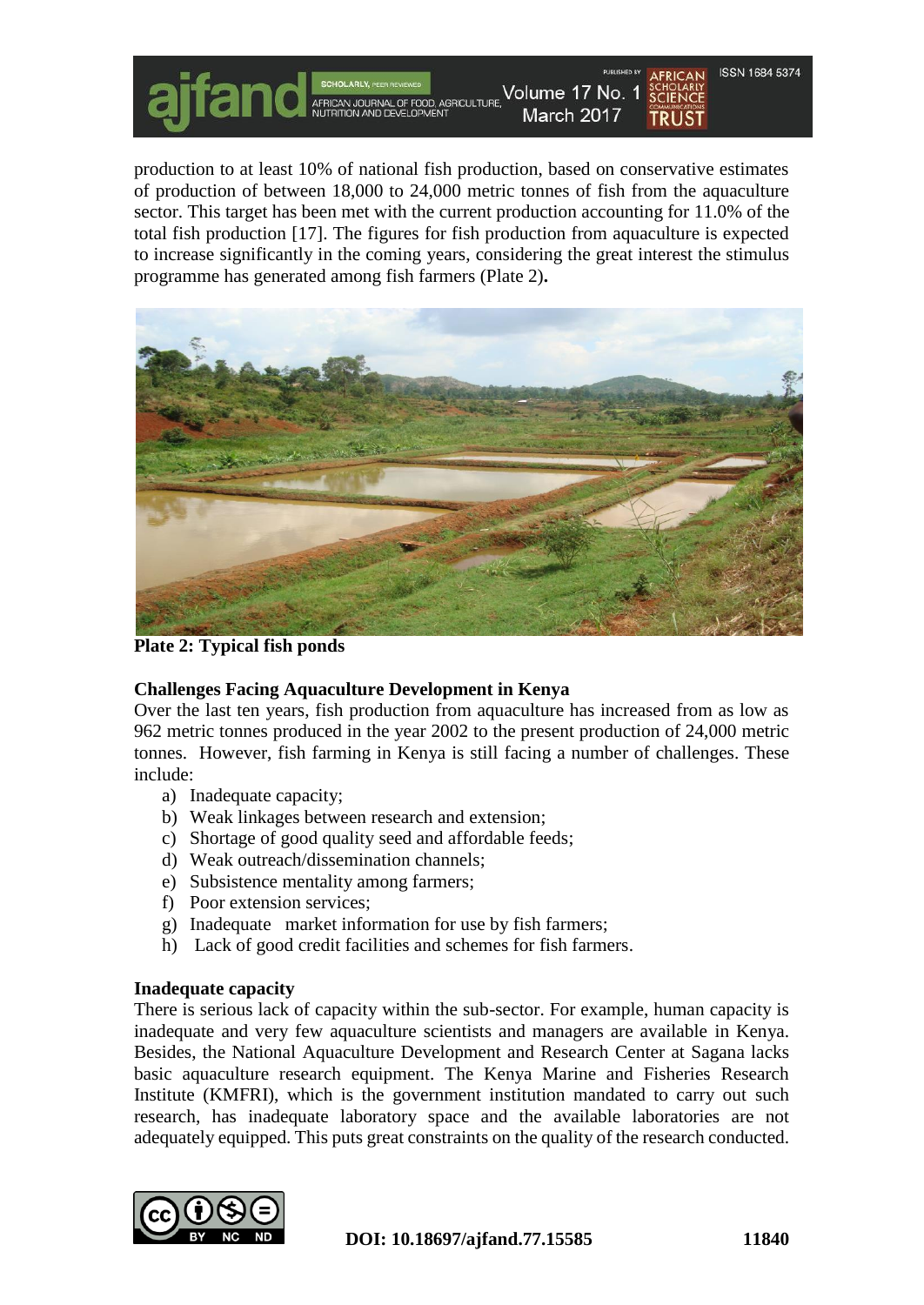Volume 17 No. 1 **FOOD, AGRICULTURE,** 

Similarly, the State Department of Fisheries and the counties do not have adequate numbers of trained aquaculture extension service providers, which suggests that fish farmers, hatchery managers and feed producers are not being adequately trained.

March 2017

#### **Weak linkage between research and extension**

Research findings are not readily available to fish farmers due to disjointed interactions between researchers and managers. In 2009, there were efforts by the government to enable researchers and extension officers to work together through the formation of the Aquaculture Development Working Group. This brought together officers from research and management including extension services. This improved the link between research and extension services but more needs to be done to create greater synergy between the two arms of government.

#### **Shortage of good quality seed and affordable feeds**

There are few government seed production centers, and these do not produce adequate amounts of quality seed. Additionally, there is so far no programme for certification of seed quality. In addition, there is no established aquaculture feed production center and although standards have been set for feed production and certification, enforcement has not been supported with sufficient funding.

#### **Weak outreach/dissemination channels**

There is need for aquaculture materials for dissemination, learning tools, training manuals and aquaculture programmes in both print and electronic media. This will be most effective if it features successful fish farmers to encourage others to learn from their experiences.

#### **Subsistence mentality among farmers**

There has been a failure to popularize fish farming as a business opportunity**.**  Consequently, the economic potential of aquaculture has not yet dawned on many people. Potential investors lack adequate investment information. With fish farming being a nontraditional practice in Kenya, more effort is needed to popularize it among the populace to change their attitude from subsistence to commercial aquaculture.

#### **Poor extension services**

Fish farmers require quality, relevant and timely information on various aspects of production. It is imperative that adequate extension services are provided to them in a timely fashion. This will require providing extension workers with funding and access to transportation. The challenge of poor extension services is likely to increase given the devolution of aquaculture extension services. This seems to be happening because of the inadequate resources at the county governments that may give aquaculture low priority since they do not appreciate the history and potential of aquaculture in the country.



ISSN 1684 5374

TRUST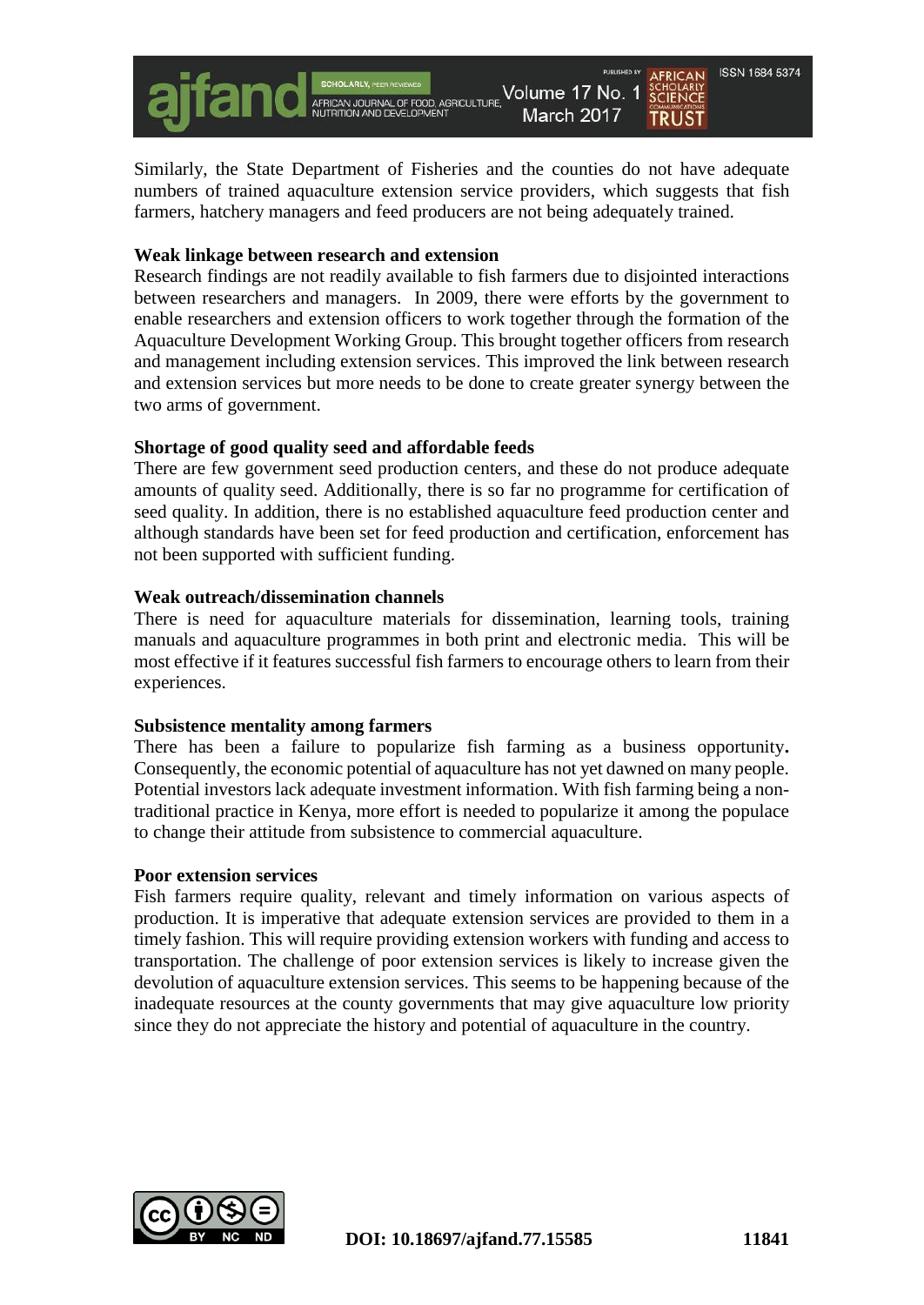## **Inadequate market information for use by fish farmers**

Most fish farmers lack information on available markets for the fish. Kenya was listed as an exporter of farmed fish to the European Union (EU). Sufficient efforts are required to ensure that the market is organized to deliver fish required for this market and other emerging markets including the domestic one. The State Department of Fisheries should encourage farmers to form groups so they can address market issues collectively. County governments should negotiate external markets for the farmed fish.

#### **Lack of good credit facilities and schemes for fish farmers**

Fish farmers, unlike coffee or tea farmers, face challenges when accessing credit facilities. The main reason is the fact that the banks cannot quantify the credit risks for fish farms. Many banks do not understand the concept of fish farming thus disadvantaging fish farmers. This should be overcome by the formation of strong fish farmer groups which can lobby the banks. Farmers should be encouraged to venture into commercial aquaculture which will enhance their bargaining power for credit facilities [15].

## **CONCLUSION**

Fish production from Kenyan natural waterbodies has not increased to match the demand and in many cases, the natural fisheries have shown declining trends. Therefore, this paper proposes aquaculture development as the best option to complement the declining wild fish stocks, as it will reduce pressure on capture fisheries, create employment, increase fish protein and improve standard of living of rural communities. Although aquaculture currently contributes 11% to the total fish production in Kenya, there is huge potential for fish farming across the country which has not been fully utilized. More concerted efforts are required from the government and stakeholders to increase fish production from aquaculture for poverty alleviation and improved livelihoods. In conclusion, it is imperative for both national and county governments to come up with sustainable funding for aquaculture development.

## **RECOMMENDATIONS**

This paper has given an overview of the development and growth of aquaculture during the last 50 years. Although a lot of effort has gone in to revamping fish production from aquaculture, more needs to be done. Kenya has huge potential for aquaculture development if the following areas can be addressed:

- 1) Creation of the Ministry of Fisheries Affairs to deal with fisheries matters including aquaculture;
- 2) Establishment of centers of excellence for seed and feed production with complete certification facilities across the country;
- 3) Establishment of a competent authority to coordinate the sub-sector;
- 4) Development of quality programmes in aquaculture to produce the required manpower for aquaculture development;
- 5) Promotion of research and development in the sub-sector;
- 6) Establishment of collaborations and Public-Private Partnerships;

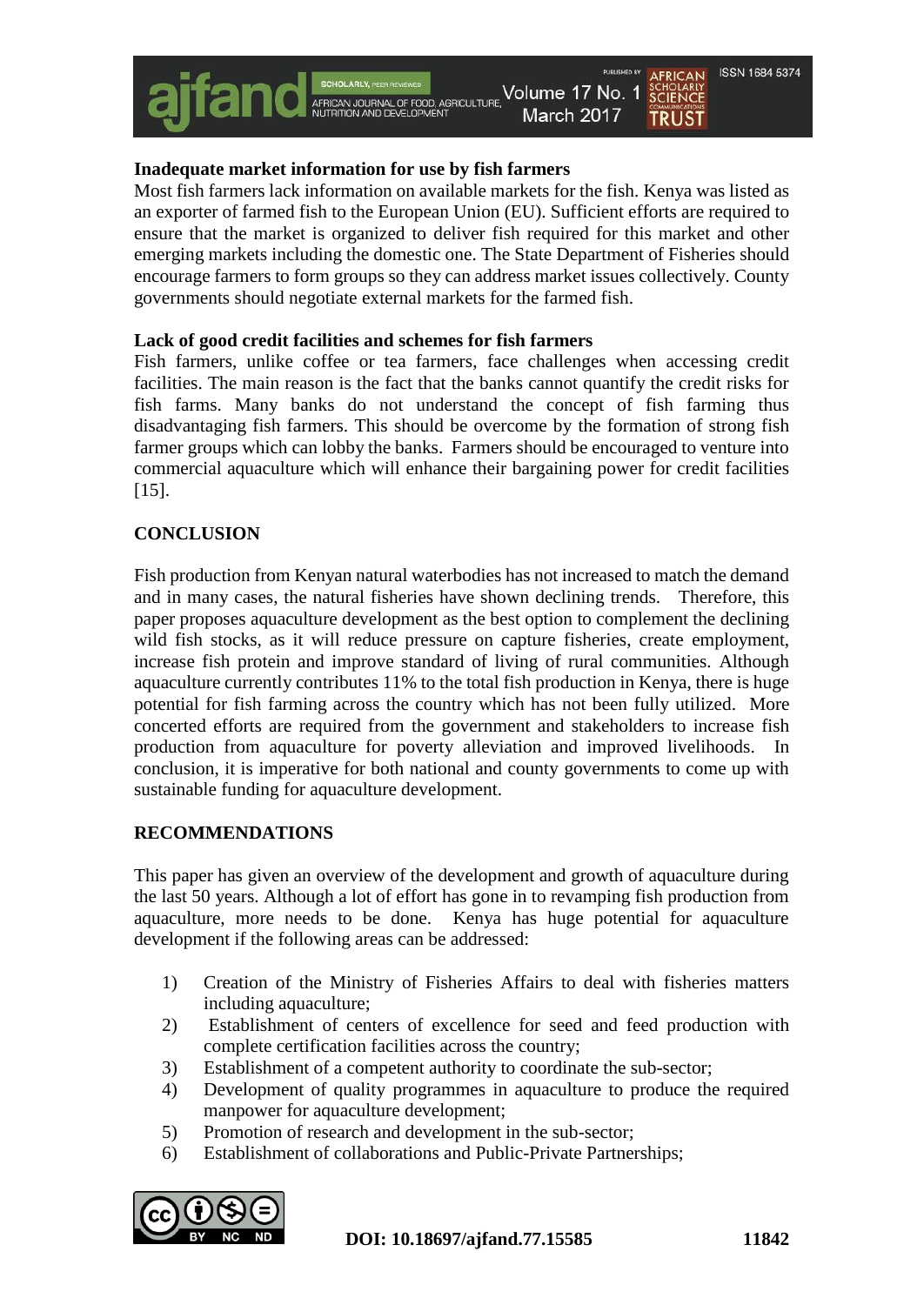SCHULARLI<br>SCIFNCF

**TRUST** 

7) Establishment of synergy between research and extension;

AFRICAN JOURNAL OF FOOD, AGRICULTURE,<br>NUTRITION AND DEVELOPMENT

8) Promotion and facilitation of aquaculture investment through mainstreaming aquaculture into integrated development plans of counties;

Volume 17 No. 1

March 2017

- 9) Transfer of appropriate fish farming technology to the fish farming communities;
- 10) Sensitization of fish farmers to change from the subsistence mentality to a more commercial approach to aquaculture;
- 11) Strengthening the fish farmer cluster groups to enhance experience sharing;
- 12) Revision of aquaculture policy to embrace more intensive production technologies such as cage culture and recirculation aquaculture systems;
- 13) Popularization of aquaculture through print and electronic media
- 14) Provision of assistance to farmers to access bank credits and markets;
- 15) Strengthening extension services to provide quality, relevant and timely information to fish farmers.

#### **ACKNOWLEDGEMENTS**

The authors wish to acknowledge the Ministry of Agriculture, Livestock and Fisheries through the State Department of Fisheries for providing crucial data used in this paper. We are grateful to Karatina University and the National Aquaculture Research Development and Training Center for the support they gave to the authors during the preparation of this paper.

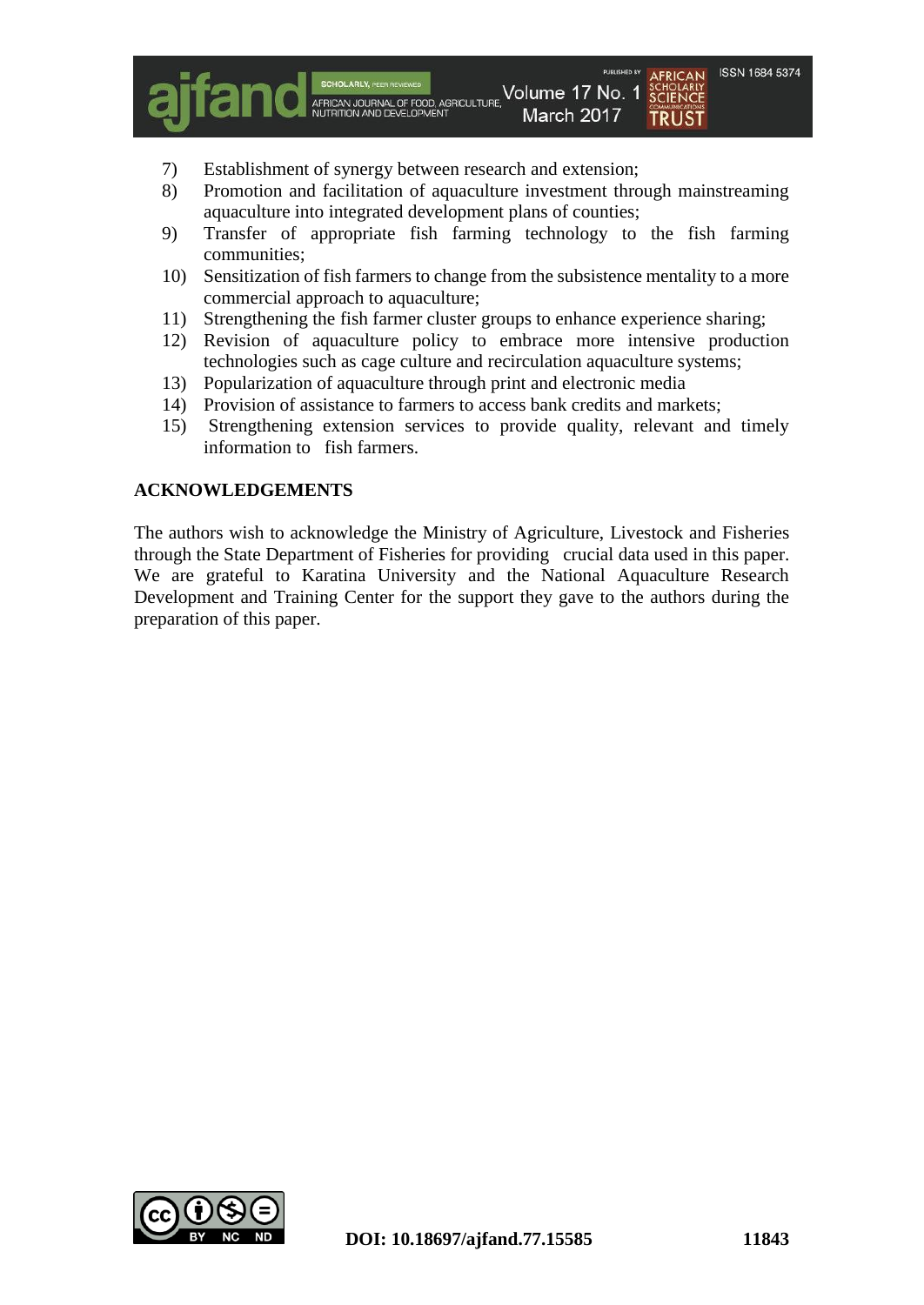

|  |  | Table1: World's top ten aquaculture fish producing countries |
|--|--|--------------------------------------------------------------|
|  |  |                                                              |

| Country     | <b>Approximate production</b> |
|-------------|-------------------------------|
|             | (metric tonnes)               |
| China       | 36,700,000                    |
| India       | 4,650,000                     |
| Vietnam     | 2,670,000                     |
| Indonesia   | 2,304,000                     |
| Bangladesh  | 1,300,000                     |
| Thailand    | 1,280,000                     |
| Norway      | 1,000,000                     |
| Egypt       | 900,000                       |
| Myanmar     | 850,000                       |
| Philippines | 744,000                       |

Source: [4]

| Table 2: Approximate aquaculture fish production per region before and after |
|------------------------------------------------------------------------------|
| the government sponsored Economic Stimulus Programme (ESP)                   |

| Province     | ESP<br>production<br>before<br>Total | $\mathbf{c}$<br>production<br>date<br>Actual | $\left(kgs\right)$<br>production<br>Projected<br>$\blacksquare$<br>ESP <sup>1</sup> | $\left(\mathrm{kg}\mathrm{s}\right)$<br>production<br>Projected<br><b>ESP II</b> | iⅈ<br>production<br>Projected<br>ESP | national<br>production<br>Projected<br>total |
|--------------|--------------------------------------|----------------------------------------------|-------------------------------------------------------------------------------------|----------------------------------------------------------------------------------|--------------------------------------|----------------------------------------------|
| Central      | 2,209,911                            | 9,481                                        | 870,000                                                                             | 435,000                                                                          | 1,305,000                            | 4,068,534                                    |
| Coast        | 35,473                               | 30,000                                       | 149,000                                                                             | 465,000                                                                          | 614,550                              | 1,252,512                                    |
| Eastern      | 480,888                              | 15,529                                       | 638,000                                                                             | 540,000                                                                          | 1,178,000                            | 2,673,386                                    |
| Nyanza       | 421,922                              | 62,654                                       | 842,000                                                                             | 525,000                                                                          | 1,367,550                            | 3,013,568                                    |
| Rift         | 3,706,797                            | 141,252                                      | 840,000                                                                             | 517,000                                                                          | 1,357,500                            | 5,161,486                                    |
| valley       |                                      |                                              |                                                                                     |                                                                                  |                                      |                                              |
| Western      | 421,086                              | 59,779                                       | 720,000                                                                             | 360,000                                                                          | 1,080,000                            | 2,437,916                                    |
| Nairobi      |                                      |                                              | 30,000                                                                              | 90,000                                                                           | 120,000                              | 240,000                                      |
| <b>TOTAL</b> | 7,276,077                            | 323,695                                      | 4,090,100                                                                           | 2,932,500                                                                        | 7,022,600                            | 18,847,402                                   |

Source: [17]

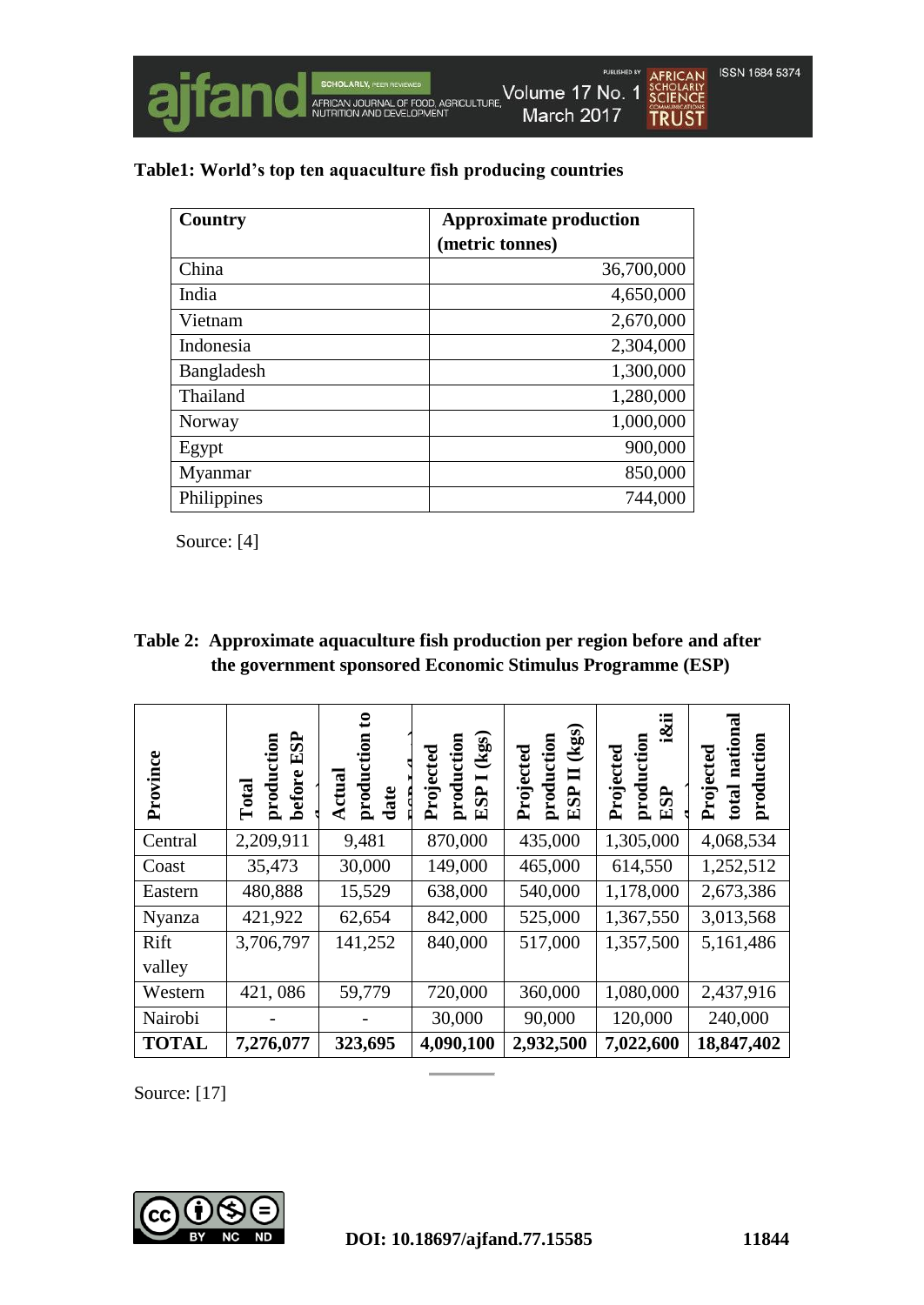

|                           | <b>Area Hectares</b> | <b>Metric Tonnes</b> |
|---------------------------|----------------------|----------------------|
| <b>Pre-ESP</b> Production | 722.000              | 4,220.000            |
| Phase I                   | 8,217.000            | 12,154.000           |
| Phase II                  | 14,076.000           | 19,337.000           |
| Post ESP                  |                      | 24,000.000           |

Source: [17]

**Key**

Phase I: 2009-2010 Phase II: 2010-2012 Post ESP: After 2012

| Table 4: Trends in total fish production and the percentage contribution of |  |  |  |  |
|-----------------------------------------------------------------------------|--|--|--|--|
| aquaculture to annual fish production from 1980 to 2003                     |  |  |  |  |

| Year | <b>Total Fish</b> | Aquaculture | % contribution of        |
|------|-------------------|-------------|--------------------------|
|      | Production        | Production  | aquaculture to the total |
|      | (m. tonnes)       | (m. tonnes) | fish production          |
| 1980 | 42,218            | 596         | 1.41                     |
| 1985 | 10,597            | 1,085       | 10.42                    |
| 1990 | 210,778           | 973         | 0.46                     |
| 1995 | 193,789           | 1,083       | 0.56                     |
| 2000 | 202,639           | 967         | 0.48                     |
| 2003 | 120,242           | 1,012       | 0.84                     |

Source: [15, 16,18]

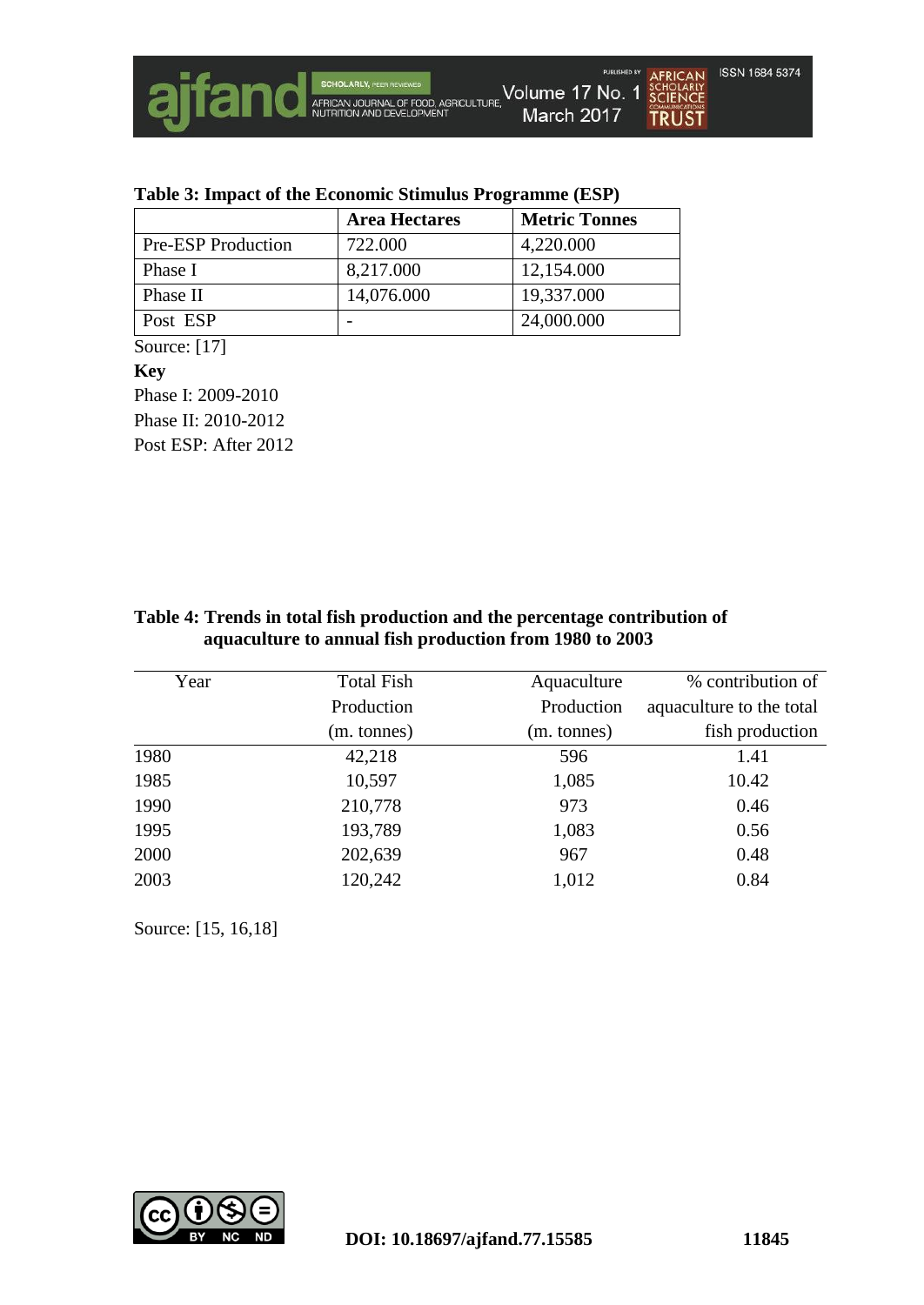SCHOLARLY<br>**SCIENCE** 

TRUST

1. **Delgado L N, Wada M, Rosegrant W, Meijer S and M Ahmed** Fish to 2020: Supply and demand in changing global markets. International Food Policy Institute. Washington DC. 2003; 226.

FOOD, AGRICULTURE

Volume 17 No. 1

March 2017

- 2. **FAO.** *The state of the world Fisheries and Aquaculture*,1995; Food and Agriculture Organization of the United Nations, Rome, Italy.
- 3. **Williams M J** Transition in the contribution of living aquatic resources to sustainable food security. **In:** De Silva SS (Ed). Perspectives in Asian fisheries. Makati City, the Phillippines, Asian Fishery Society.1996.
- 4. **FAO.** *The State of World Fisheries and Aquaculture* 2 Food and Agriculture Organization of the United Nations, Fisheries Department. Rome. Italy. 2012.
- 5. **Gupta MV and BO Acosta** From drawing board to the dining table: The success story of the GIFT project. NAGA, 2004; **27** (**2&3**): 5-14.
- 6. **FAO.** *Small ponds make a big difference. Integrating fish with crop and livestock farming.* Food and Agriculture Organization of the United Nations, Italy, Rome, 2000; 30.
- 7. **Veverica K L, Ngugi CC, Amadiva J and JR Bowman** On-Farm Trials: Evaluation of Alternative Aquaculture Technologies by Local Farmers in Kenya. **In:** McElwee K, Lewis K, Nidiffer M and P Buitrago (Eds.). *Nineteenth Annual Technical Report. Pond Dynamics in Aquaculture CRSP,* Oregon State University, Corvallis, Oregon, 2001*; 121-129.*
- 8. **Aloo PA and CC Ngugi** Participatory Approach: The key to Aquaculture Development in Kenya. Presented at the *7th Conference of the Aquaculture Association of Southern Africa* September 2005; Rhodes University, Grahamstown, South Africa.
- 9. **GoK.** Economic Survey. Central Bureau of Statistics, Ministry of Planning and National Development, Printed by the Government Printer, Nairobi, 2006; 218
- 10. **Allison EH, Delaporte A and D Hellebrandt de Silva** Integrating fisheries management and aquaculture development with food security and livelihoods for the poor. Report submitted to the Rockefeller Foundation, School of International Development, University of East Anglia Norwich, 2013; 124.
- 11. **Miles EA and PC Calder** Influence of marine *n*-3 polyunsaturated fatty acids on immune function and a systematic review of their effects on clinical outcomes in rheumatoid arthritis. *Br. J. Nut.* 107 Supplement, 2012; **S2**: S171-S184.